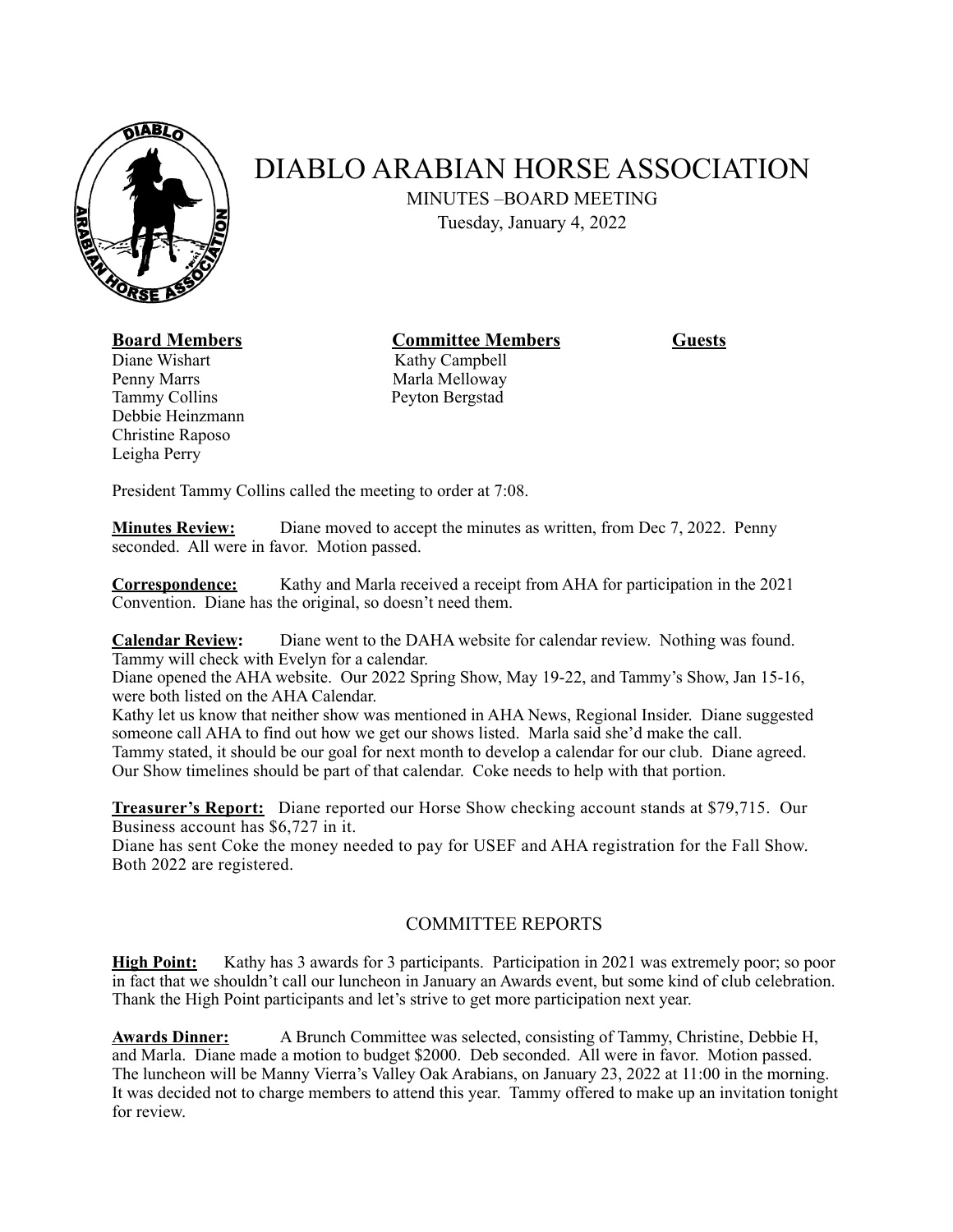**Club Excellence Entry:** Diane reminded us we need to get pictures from Jill, from her participation in The Rose Parade. Kathy said Jill had already sent some. She will forward those to Marla, who will write it up. Tammy's show should be included for Club Excellence, as well. Many of our members will be helping out, others participating.

**Breed Awareness, Family Outreach, Public Relations:** Jill Mitchell's participation in the Rose Bowl Parade, along with Nancy Harvey, Trevor Miller and others, was a marvelous way to present Arabian horses to the public. All the horses were so well behaved, they certainly made a good impression.

**Social Media, Newsletter:** The board talked about having an actual Newsletter, sent out quarterly. Penny offered to take that project on. She will research formats.

**Horse Shows:** A Horse Show Committee meeting is scheduled for Sunday, January 9, 10:00 am, at Orwood Restaurant. If Jill can't attend, she needs to send in her class requests. If Coke can't attend, it would be helpful if she was available for phone/text/face time consult. Penny questioned whether Orwoods was the best place to hold this meeting. Diane reminded everyone it was simply to finalize the Premium.

Coke reported, thanks to Debbie Compilli, we have Ted Carson as our main ring judge, and Dusty Rhodes as the Working Western judge. Coke just emailed Melissa Hawkins to judge all our Sport Horse classes and hopes to hear back tomorrow. She is a "r" in Under Saddle and Hunt Seat Equitation, and "R" Hunter Halter. Robin Brueckmann is a "S" judge for our Dressage and Western Dressage classes, so will be at our show Friday through Sunday. She is from North Carolina.

Dan will work the gate, Mike will be our main ring Steward.

\*We need a TD for at least one of the dressage days.

We will contact Jill, and Coke will call Gretchen for any additional Ranch Horse classes offered Sunday. \*Coke is unsure whether we can offer Trail classes at this show. She's not sure if Bill has all of the obstacles or how much time is needed to set up, and then run each horse.

Coke is planning to have the Premium completed by the end of January.

**Trail:** Penny reported she is on the mend from her knee surgeries and is planing to hold monthly trail rides beginning in April.

**Racing:** Nothing to report

**Membership:** Debbie Heinzmann has just taken over membership and is still coming up to speed. Marla will place her name under Membership on the next agenda. Diane suggested she consider other non profit membership management programs, such as Wild Apricot, which also has a newsletter option. Tammy reminded everyone AHA has a membership program, and maybe we could use that. Deb will confer with Evelyn, and use what works best.

**Youth:** Peyton had some good ideas for youth activities at our shows or events. She said Region 7 had wheelbarrow races and horse bouncy ball races. She feels these would be fun events to add and everyone agreed. Diane brought up the parade we usually have at our shows, and asked Peyton to help with that. The tie dyed shirts were a big hit last year, and could be done again. Peyton suggested a youth project making stall signs. That was something new, and enthusiastically received. Penny moved that the club do an initial survey and order 2-4 bouncy balls for \$100. Debbie seconded. All were in favor and the balls were ordered. Diane asked for input on whether on not the funds should come out of the Youth account. Debbie did not feel the initial investment should be paid by the Youth. The majority agreed, so it will come out of the clubs operating account.

Tammy requested Peyton hold bouncy ball races at her show the 15-16 of January.

**Convention:** Diane brought up that we should be choosing delegates for this years Convention. Preliminary selection consisted of Tammy, Jill, Marla and Kathy as an alternative.